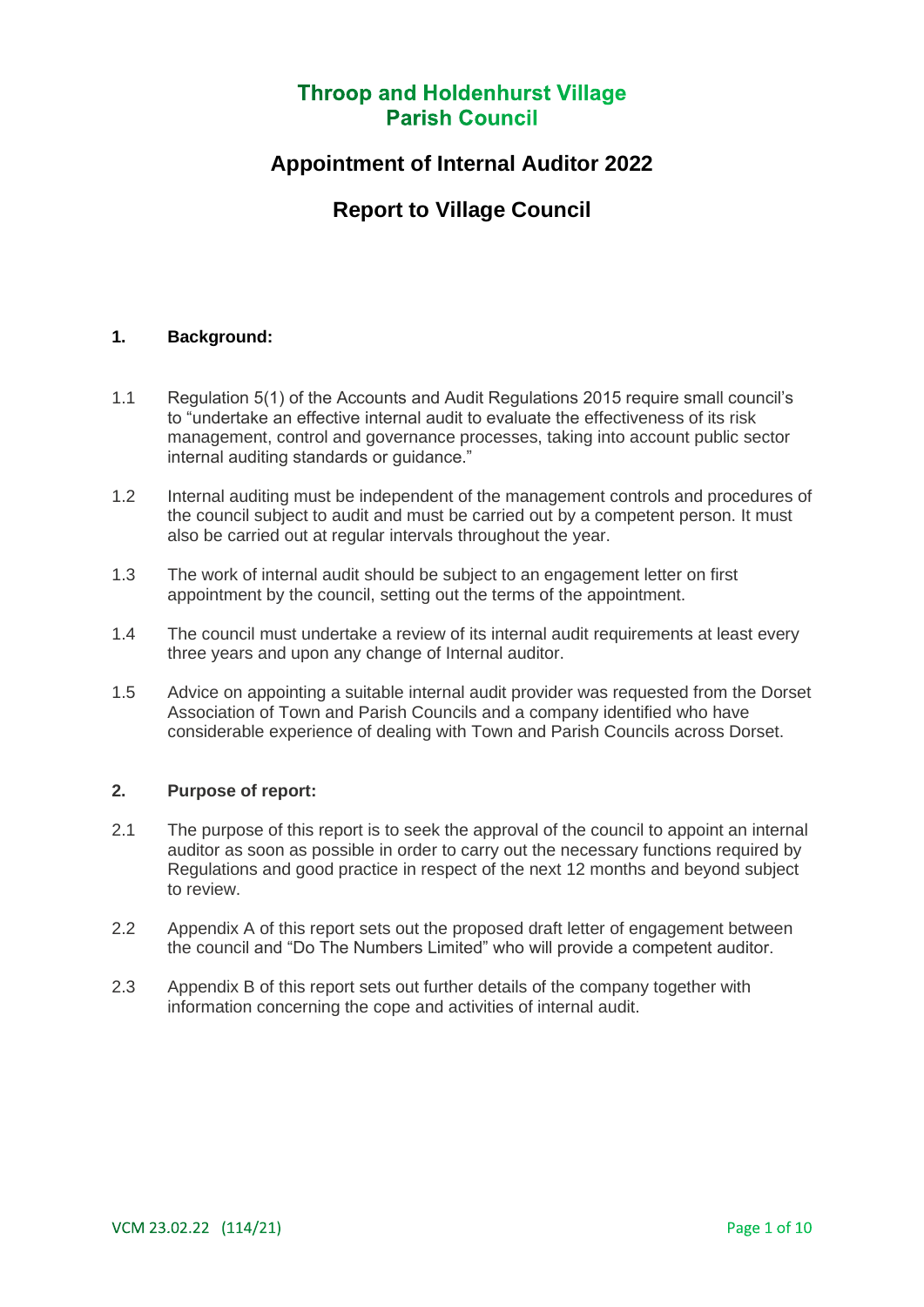#### **3. Recommendations:**

It is recommended that:

- 3.1 Councillors consider the content of this report including the information contained in Appendix A and Appendix B.
- 3.2 The Council agrees to appoint 'Do The Numbers limited" as the Council's Internal Auditors at an initial fee of £190.
- 3.3 Authority is delegated to the Chair to sign the letter of engagement on behalf of the council.
- 3.4 Council agrees to review its internal audit requirements and processes regularly and make appropriate arrangements to ensure the on-going robustness and efficiency of its procedures and financial arrangements.
- 3.5 Delegate authority to the Clerk to review present arrangements for External audit and, if considered necessary, make further recommendations to council at its next meeting.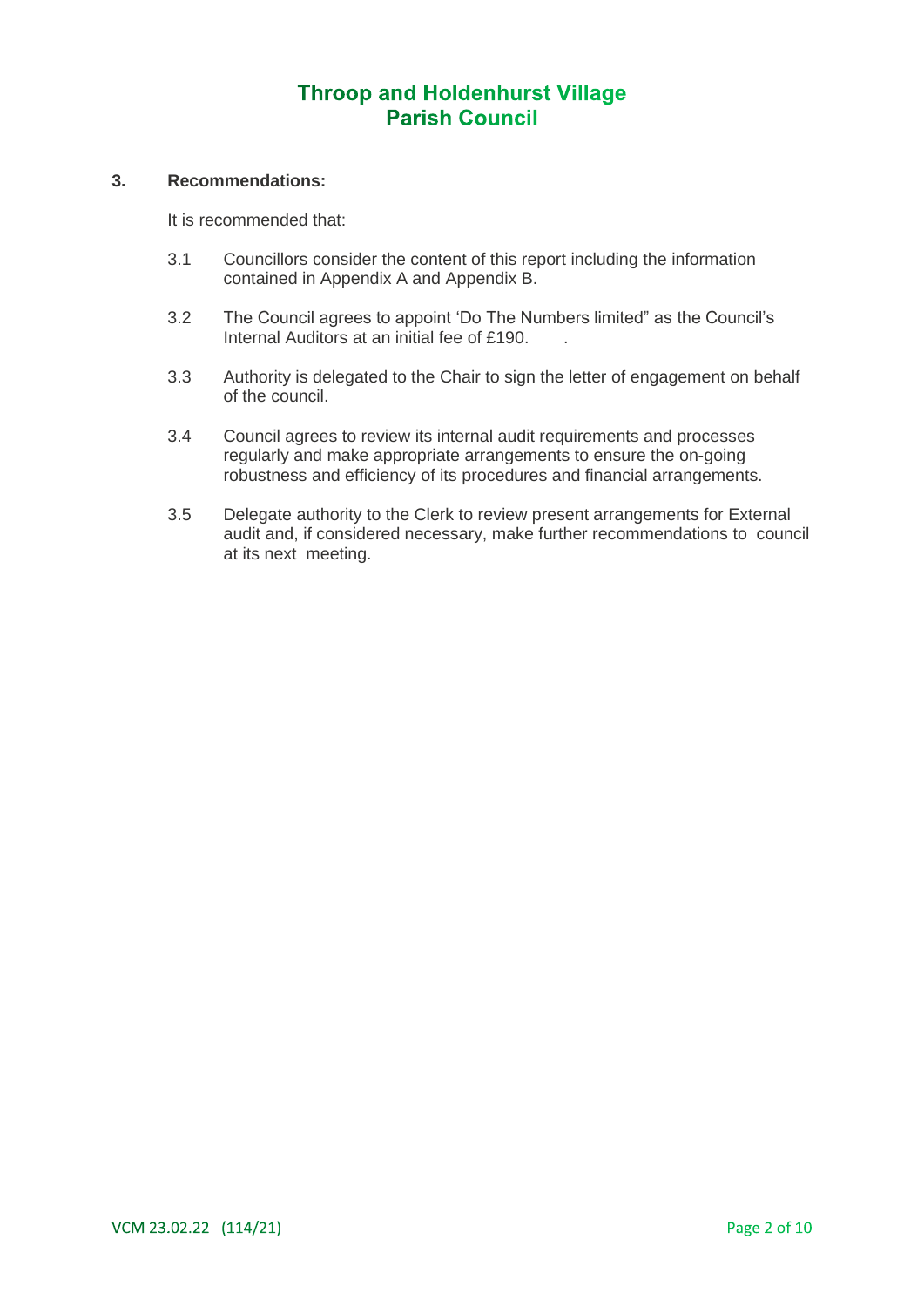# D the Numbers

## Letter of Engagement between

Do the Numbers Limited and Throop and Holdenhurst Parish Council (hereafter "the Council")

Date: 3<sup>rd</sup> February 2022

Dear Members and Officers,

The purpose of this letter is to set out the basis on which the Do the Numbers is engaged as internal audit provider to the Council.

We undertake to provide the council with a suitably qualified Internal Auditor whose competences and qualifications comply with the requirements of the Audit and Accounts Regulations 2015.

All work will be carried out in accordance with the guidance and instruction in the Practitioners Guide 2021

This letter sets out terms on which Do the Numbers Ltd will act for the Council in relation to the internal audit.

### **Period of engagement**

This agreement will start with the annual return for the year ended 31 March 2022.

### **Responsibilities of the Council and the internal auditor**

As councillors, you are responsible for approval of the annual governance statement and the preparation of the annual return, including, inter alia, the maintenance of proper accounting records and an appropriate system of internal control.

Do the Numbers Ltd will work in accordance with the professional standards for such engagements. It will consist of internal audit checks following the guidelines in the current edition of "Governance and Accountability for Smaller Authorities in England". In particular, the internal audit will be carried out using the suggested approach contained therein.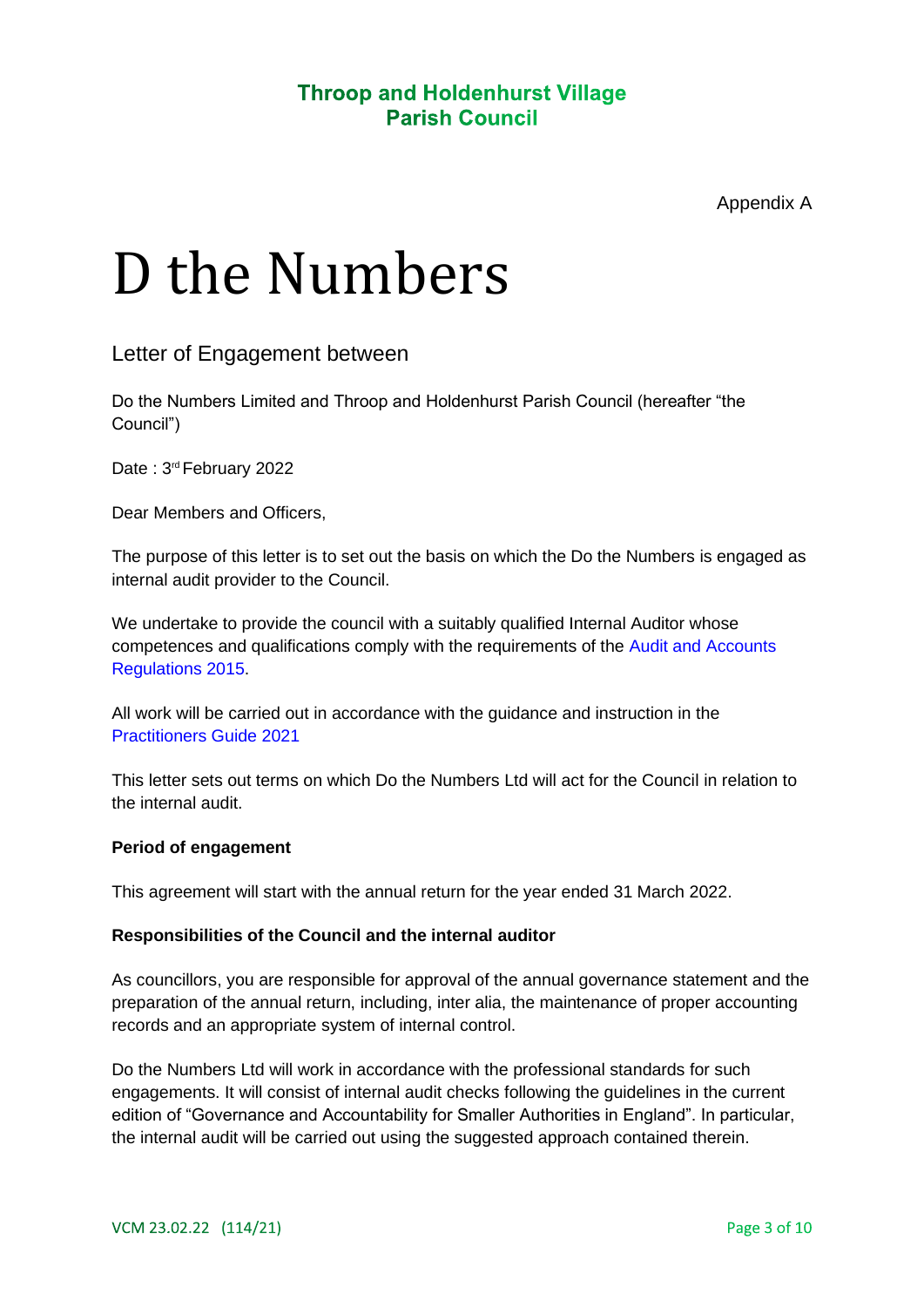#### **Regulatory requirements**

We reserve the right to disclose their files to regulatory bodies in the exercise of their powers.

#### **Quality of service**

We aim to provide the best possible service to clients. If you would like to discuss how the service could be improved, please contact the director of the company by email.

We undertake to look into any complaint carefully and promptly and do all we can to explain the position to you. We will do everything reasonable to put matters right. Prompt communication enables us to take prompt action on your behalf.

Should you at any stage feel that you have not received an adequate response to a complaint the circumstances should be brought to the attention of the Director.

If we do not answer your complaint to your satisfaction you may take up the matter with the External Audit Provider for your county.

*Do the Numbers Ltd, 37 Upper Brownhill Road, Southampton SO16 5NG Company No. 7871759* 

## D othe Numbers

#### **Fees**

These are as per the scale of charges published annually and are based on the total income of the council for the year under review. Fees will be billed annually and will be due on presentation.

#### **Applicable law**

This engagement letter shall be governed by, and construed in accordance with, English law. The Courts of England shall have exclusive jurisdiction in relation to any claim, dispute or difference concerning the engagement letter and any matter arising from it. Each party irrevocably waives any right it may have to object to an action being brought in those Courts, to claim that the action has been brought in an inconvenient forum, or to claim that those Courts do not have jurisdiction.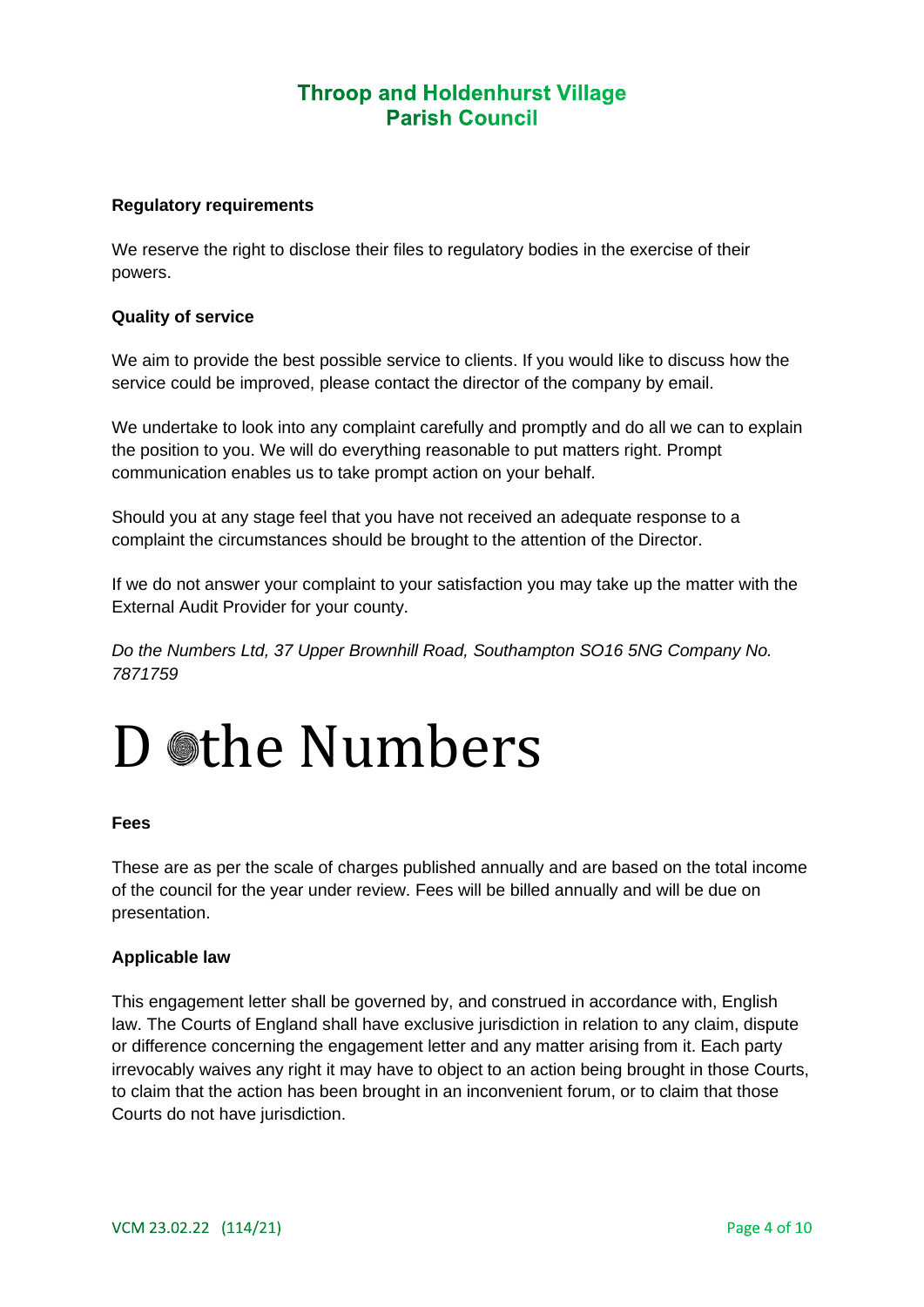#### **Agreement of terms**

- 1. (i) Once it has been agreed, this letter will remain effective from the date of signature until it is replaced. Either party may vary or terminate our authority to act on your behalf at any time without penalty. Notice of termination must be given in writing.
- 2. (ii) Please could the council confirm its agreement to the terms set out by this letter by the Chairman signing and returning the enclosed copy. Please contact the Director if they are not in accordance with your understanding of our terms of engagement.

Yours faithfully

Eleanor Greene ICPA for Do the Numbers Limited

We are in agreement to the terms of this letter For and on behalf of Throop and Holdenhurst Parish Council

........................................................... Chairman Minute reference ............................... Dated ....................................

*Do the Numbers Ltd, 37 Upper Brownhill Road, Southampton SO16 5NG Company No. 7871759*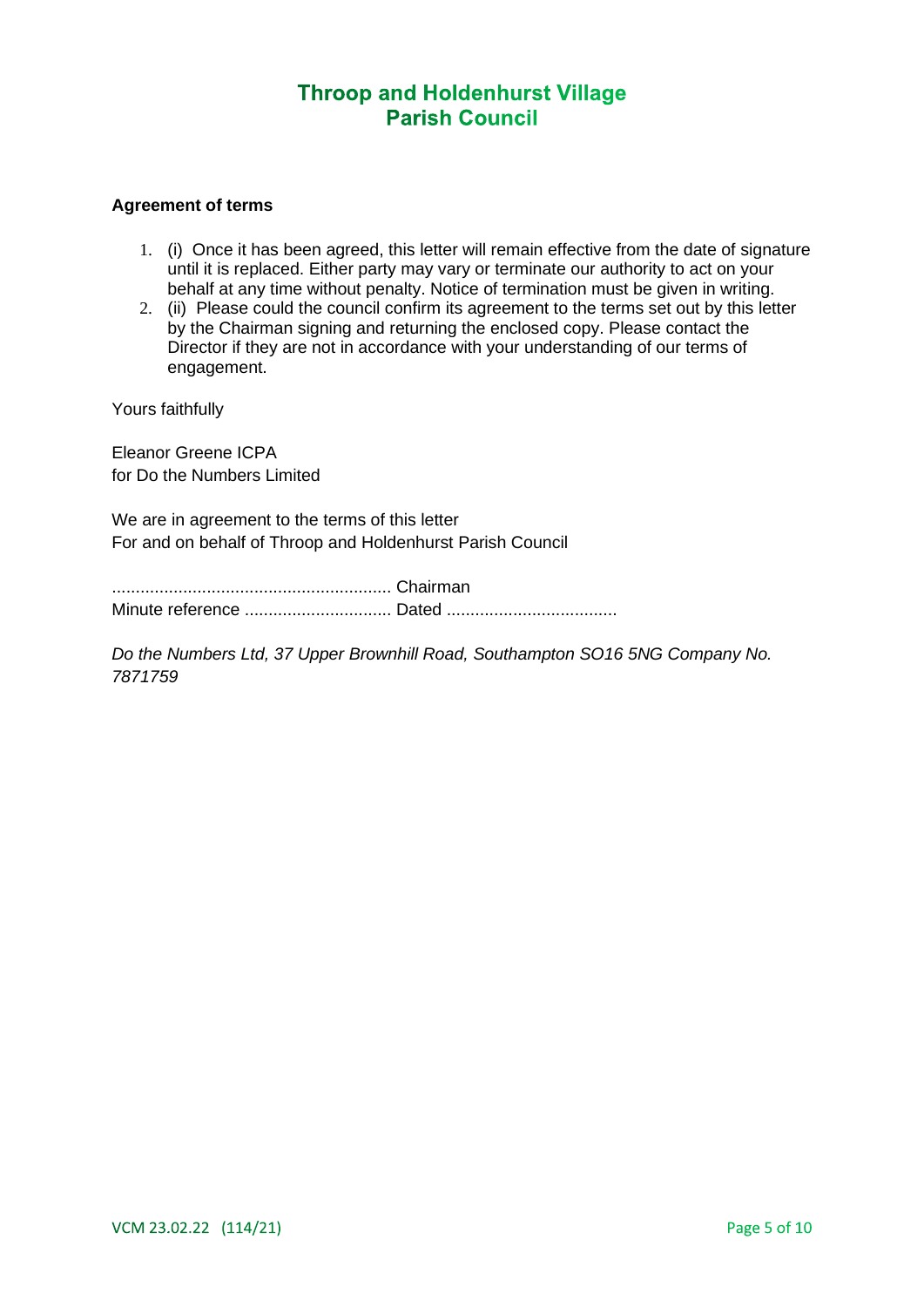Appendix B

## *Do the Numbers Ltd Internal Audit Information 2021/22*

### **Who are Do the Numbers Ltd?**

- • A company led by Eleanor Greene Bsc Hons ICPA who has been auditing Parish Councils since 1997.
- • Qualified with ACCA in Private Practice and then worked for the Audit Commission.
- • Following ten years as Company Secretary of Hampshire ALC, Eleanor is now Secretary of

the Hampshire SLCC (Associate member) and secretary of the national Internal Auditor

Forum, so is up to date with sector developments.

• • The company is in regular communication with the External Auditors ( $PKF$  for much of the

country until 2022), as was the case with the three previous contract holders (BDO, **District** 

Audit and the Audit Commission).

• • The company holds £150,000 of Professional Indemnity Insurance linked to the practising

certificate.

• • When not dealing with local Councils, Eleanor acts as the independent examiner for several

charities and has a tax practice covering individuals, partnerships and small companies.

• • Therefore the company understands HMRC systems and compliance and the differences

between Parish, Charity and Company law.

### **What does the Internal Audit process comprise ?**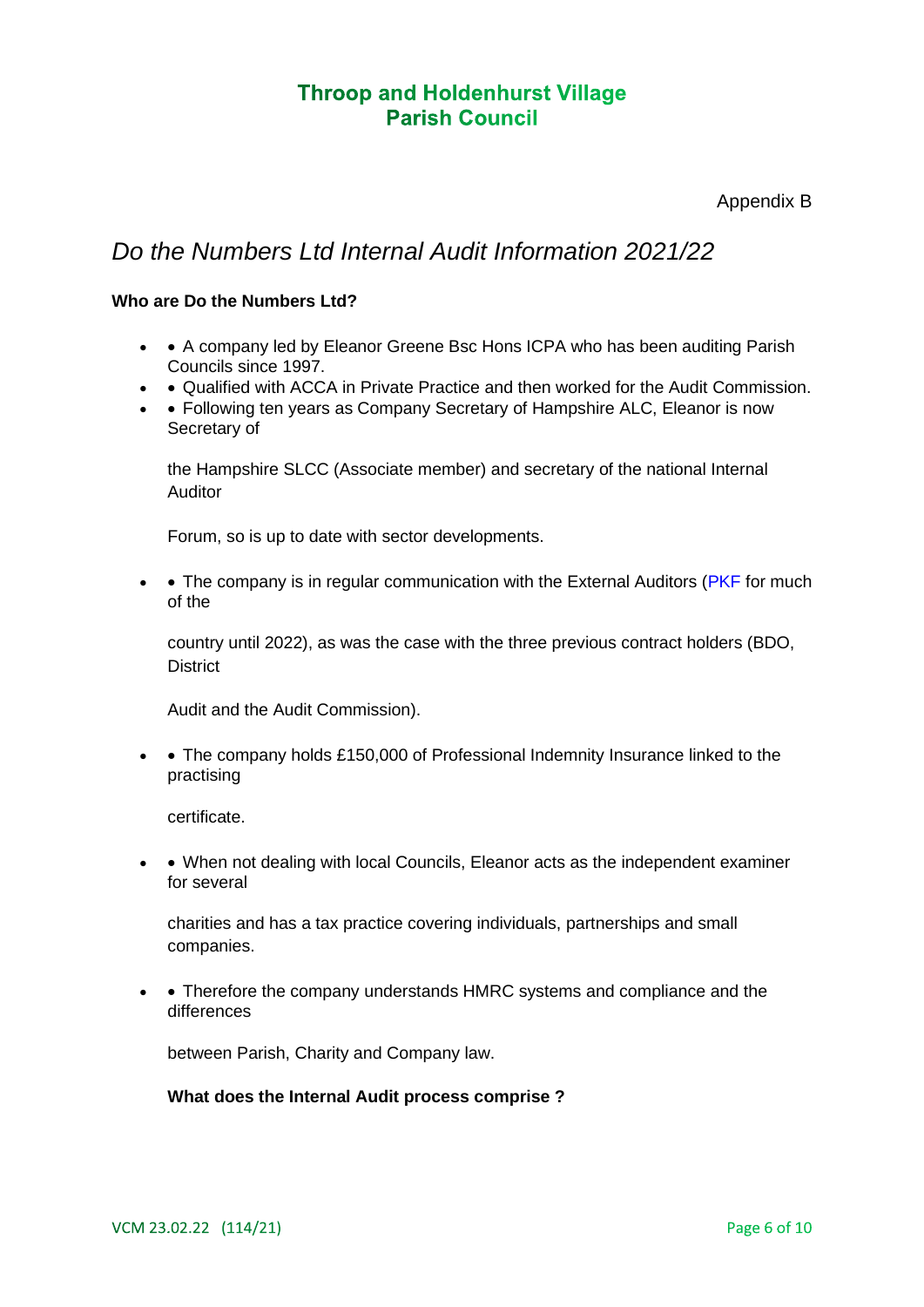Every council will get a visit to their office / the Clerk's place of work between the  $31<sup>st</sup>$ March year end and late June to review the controls and systems and to sign the AGAR (annual return) in good time for the  $30<sup>th</sup>$  June submission deadline.

Larger councils – whose operations and systems are more complex – get extra visits spread through the year between October and March, to allow a thorough review of all activities to take place.

Every council, no matter how large or small has unlimited email support throughout the year.

Communication is primarily with the proper officer, but sometimes also with the Chairman. There is no such thing as a 'stupid' question the first time it is asked  $-$  it is always better to ask during the year so that matters are handled correctly in the first instance.

#### **Fees**

The Internal Audit Fee scale for 2021/22 is set on the same basis as that for external audit – bandings based around total income or expenditure - as a proxy for the complexity of the council.

There is a fee of £75 for any aborted visit or for any visit cancelled at less than one week notice. It is likely that no council will ever have to pay this as our systems include a clear schedule of documentation and actions to have been completed prior to the visit.

The issue of notice periods primarily applies to small councils where we are keeping your fees down by visiting more than one parish in a day.

When your quote is provided, your likely fee will be confirmed in writing. Quotes come with no obligations.

All engagements are on a "good till cancelled" basis. Councils are not locked in to more than one year.

### **Audit Calendar**

Showing what main audit related actions the council should have undertaken during the year;

*April* Complete Cash book for prior year, ensure bank reconciliation to 31 March complete

and approved by council.

Prepare draft annual return figures. *May* Internal Audit visit – discuss IA report at full council including action to be taken.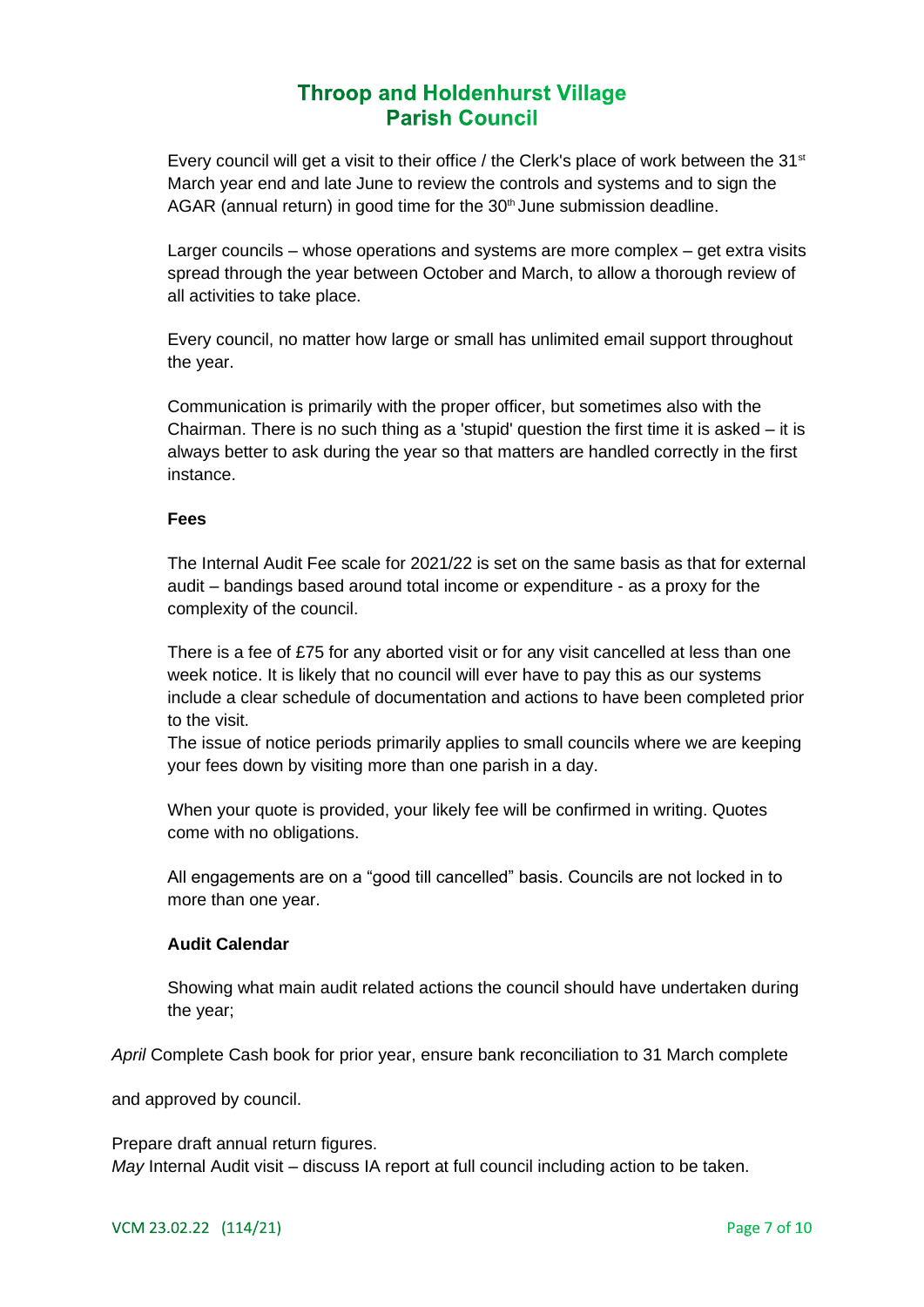Ensure all RTI submissions complete for year – take a copy of annual summary.

## *Do the Numbers Ltd : Internal Audit Information*

*June* Complete Annual return and submit with all required paperwork to External Auditor *July* Review Standing orders and Financial Regulations *August* Review all policies, especially Data Protection, schedule update approvals *September* Review Risk Assessment as per guidance in Governance & Accountability



*October November December January* 

## *February March*

Receive completed external audit, report to full council and act on any points raised Start preparing the budget through monitoring of expenditure and requirements Finalise budget and complete approval of updated policies Submit Precept request.

Include final budget in signed minutes and clearly minute the Precept amount. Review fixed asset register to bring up to date, review Transparency Code Review supporting statement to year end accounts – debtors, tenancies, leases, contingent liabilities.

### **Paperwork / electronic document schedule**

This is the list of information that the Internal Auditor will need to check to assure themselves of the tests listed on the Internal Audit Statement on the AGAR.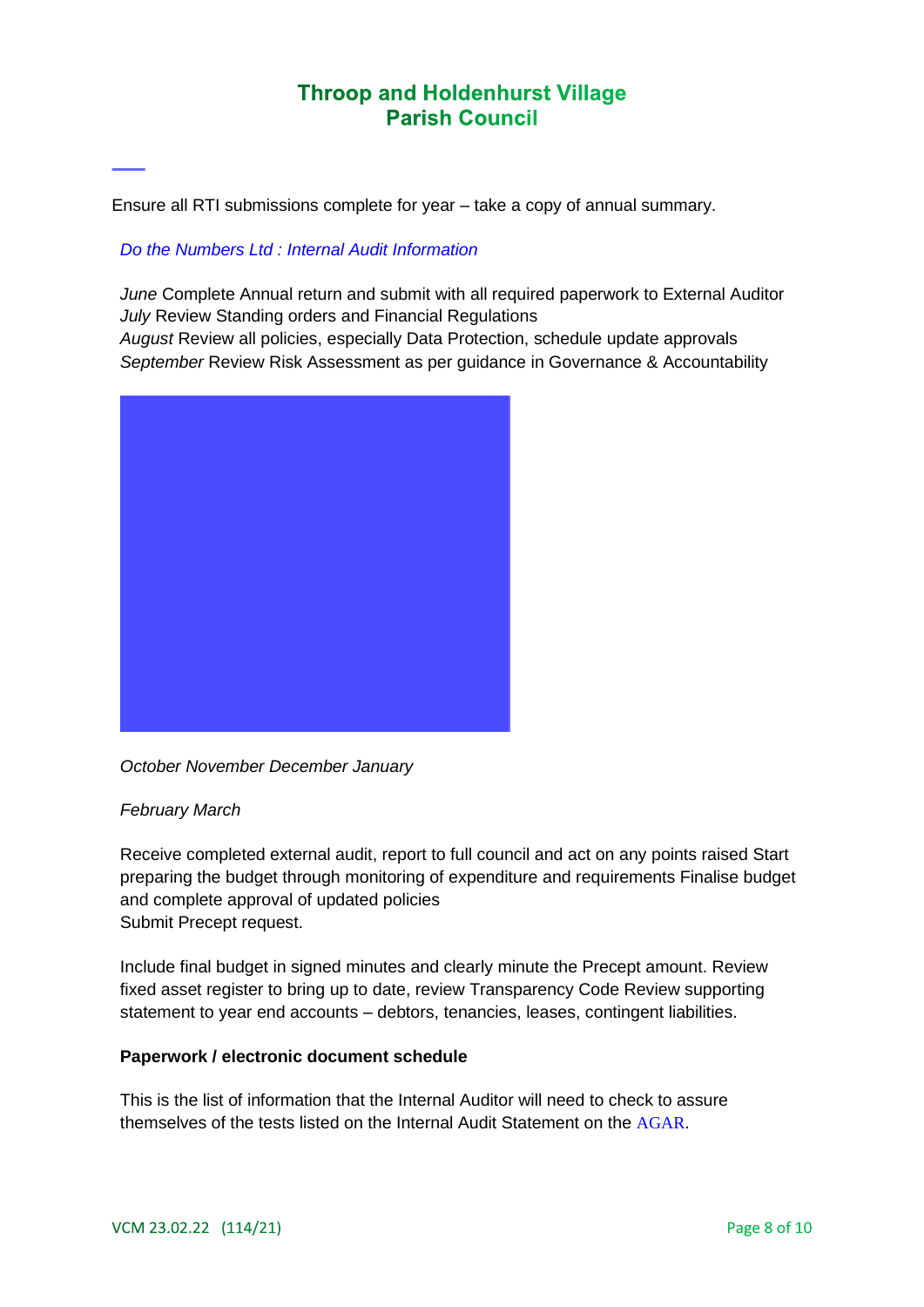Some of the items may not be applicable to very small parishes but all are part of a good internal control environment.

Ideally provide copies of starred (\*\*\*) items for the IA to put in their file – this will save accidentally marking your originals.

All items marked "T" should be published on the council website under the Transparency codes.

- • Minute book master copy including subcommittees and confidential  $(T)$
- • All invoices and receipts to 31 March
- • Bank statements for all accounts including loans and investments to 31 March
- • Bank reconciliation for all accounts as at 31 March (T)
- • Cheque book stubs / Paying in books
- • Petty cash records and reconciliation
- • Insurance Schedule including vehicles
- • Wages evidence of RTI and Pension submissions, P60 for all staff, P45 for leavers
- • VAT reclaim or return to 31 March
- Burial register, memorials register
- • Last year's Internal and external auditor reports and annual return (T)
- • Register of Members' interests ( *link to Monitoring officer page is best* ) (T)
- • Financial regulations / Standing Orders / Risk Assessment as reviewed in year  $(T)$
- • Budget for the following year  $-$  as approved in year  $(T)$
- • Review of variances between cash book and budget for the current year. (T)
- • Review of leases, tenancies, contingencies and other agreements
- • Income & Expenditure (R&P for small councils) to 31 March, showing comparatives (\*\*\*T)
- • Balance sheet at 31 March showing comparatives  $(***T)$
- • Fixed asset register as at 31 March, checked against the Insurance schedule (T)
- • Trade Debtors and prepayments listing (\*\*\*)
- • Trade Creditors and Accruals listing (\*\*\*)
- Analytical review of variances for section 2 of Annual return (T)

The list looks very long written out like that but every organised clerk is actually already doing all of this – they just may not think of it in those terms.